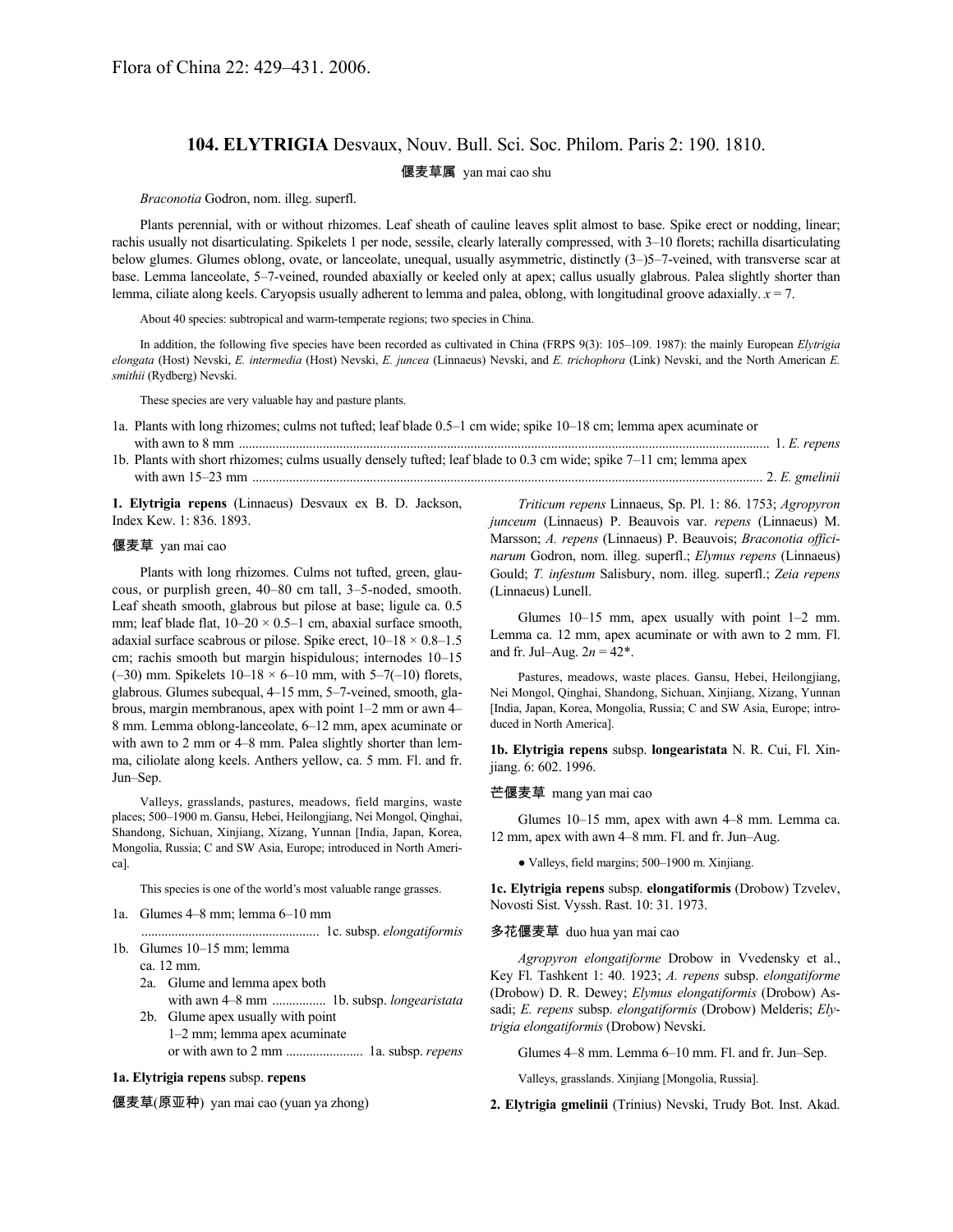Nauk SSSR, Ser. 1, Fl. Sist. Vyssh. Rast. 2: 78. 1936.

## 曲芒偃麦草 qu mang yan mai cao

*Triticum gmelinii* Trinius, Linnaea 12: 467. 1838 [*"gmelini"*]; *Agropyron aegilopoides* Drobow; *A. gmelinii* (Trinius) P. Candargy (1901), not (Ledebour) Scribner & J. G. Smith (1897); *A. strigosum* (M. Bieberstein) Boissier subsp. *aegilopoides* (Drobow) Tzvelev; *A. propinquum* Nevski; *Elymus aegilopoides* (Drobow) Voroschilov; *Elytrigia aegilopoides* (Drobow) Peshkova; *E. propinqua* (Nevski) Nevski; *E. strigosa* (M. Bieberstein) Nevski subsp. *aegilopoides* (Drobow) Tzvelev; *Pseudoroegneria strigosa* (M. Bieberstein) Á. Löve subsp. *aegilopoides* (Drobow) Á. Löve.

Plants with short rhizomes. Culms usually densely tufted, geniculate at base, 35–65 cm tall, smooth, glabrous. Leaf sheath smooth, glabrous; ligule short; leaf blade glaucous, flat or margin involute, to 0.3 cm wide, abaxial surface smooth, glabrous, adaxial surface puberulent. Spike erect, secund, 7–11 cm; rachis margin scabrous. Spikelets glaucous or purplish, 13–18 mm excluding awns, with 5–7 florets. Glumes narrowly lanceolate, 5or 6-veined, glabrous, apex acuminate or with awn to 4 mm; proximal glume 6–9 mm; distal glume 7–10 mm. Lemma narrowly lanceolate, 10–11 mm, hispid; awn curved, 15–23 mm. Fl. and fr. Jun–Aug. 2*n* = 14.

Forest grasslands; ca. 2000 m. Xinjiang [Mongolia, Russia (Siberia)].